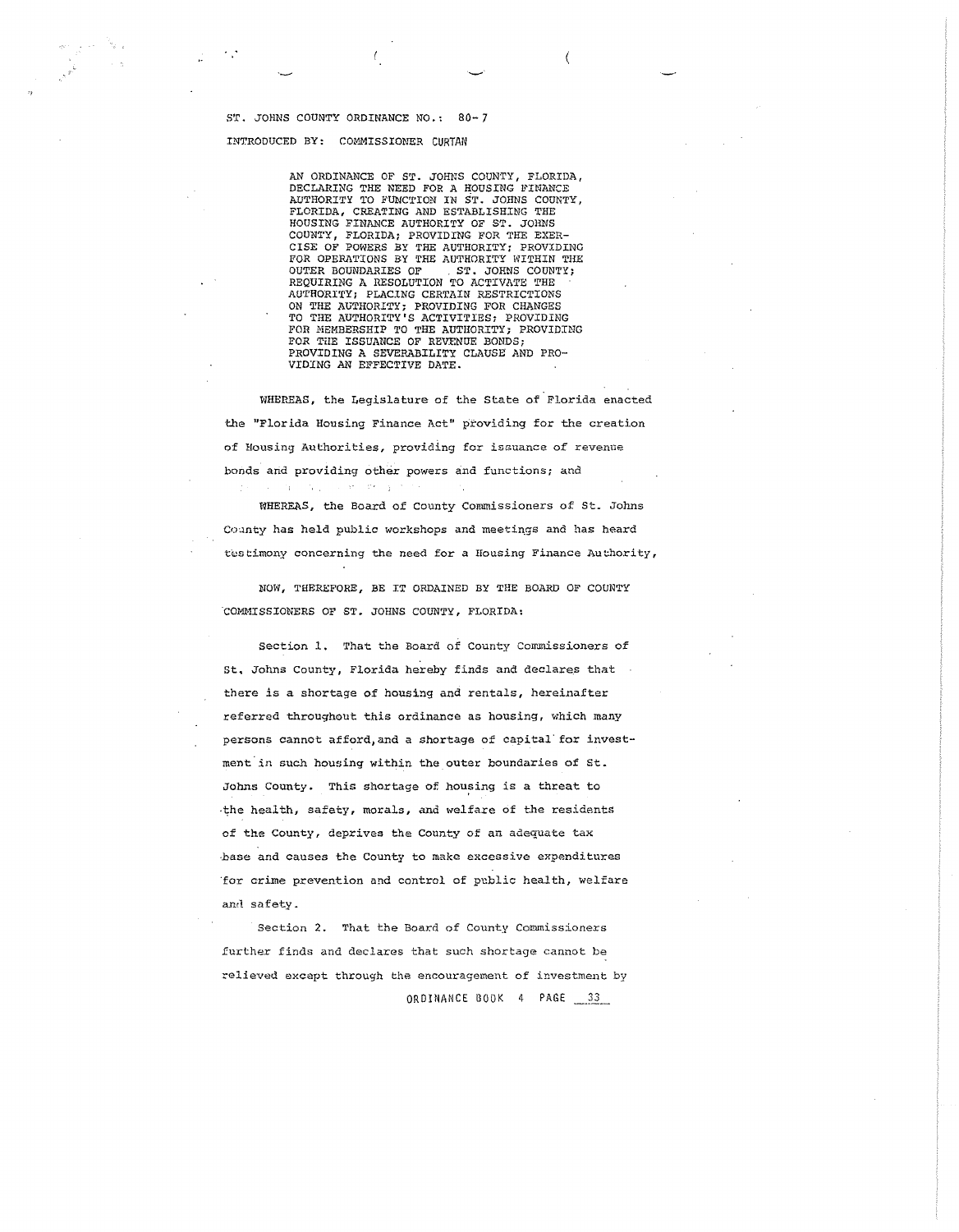private enterprise and the stimulation of construction and rehabilitation of housing through the use of public financing.

 $($  (  $)$  ) and  $($   $)$   $)$  and  $($   $)$   $)$   $)$   $($   $)$   $)$   $)$   $($   $)$   $)$   $)$   $($   $)$   $)$   $)$   $($   $)$   $)$   $)$   $($   $)$   $)$   $)$   $($   $)$   $)$   $)$   $($   $)$   $)$   $)$   $($   $)$   $)$   $)$   $($   $)$   $)$   $($   $)$   $)$   $($   $)$   $)$   $($   $)$ 

Section *3.* That the Congress of the United States has, by the enactment of amendments to the Internal Revenue Code of 1954, found and determined that housing may be financed by means of obligations issued by any state or local **governmental unit, the interest on which obligations is**  exempt from federal income taxation, and has thereby provided a method to aid state and local governmental units to provide assistance to meet the need for housing.

Section 4. That the provisions of this Ordinance are found and declared to be necessary in the public interest *a.s* a matter of legislative and executive determination.

Section 5. That the Board of County Commissioners of St. Johns County hereby finds and declares that there is a strong need for a housing finance authority in St. Johns County, Florida to function to alleviate the shortage of housing and capital for investment in housing within the outer boundaries of St. Johns County.

Section 6. There is hereby created a separate public body corporate and politic to be known as the Housing Finance Authority of St. 'Johns County, Florida, to function within the outer boundaries of St. Johns County, Florida, and which shall carry out only the powers granted in the Florida Housing Finance Authority Law and this ordinance as either may be amended from time to time.

J.

Section 7. The Housing Finance Authority of St. Johns County, Florida, shall not transact any business or exercise any powers under the Florida Housing Finance Authority Law until the Board of County Commissioners of St. Johns County, Florida passes a resolution declaring the need for said housing finance authority to.function to alleviate a shortage of housing and capital for investment in housing in· st. Johns county.

Section 8. That the Housing Finance Authority of St. Johns<br>
, upon passage of the above-described resolution,<br>
County, Florida hereby created may<sub>p</sub>transact business and perform duties and exercise all the powers authorized.and empowered by the Florida Housing Finance Authority Law, except such duties

ORDINANCE B 4 PAGE 34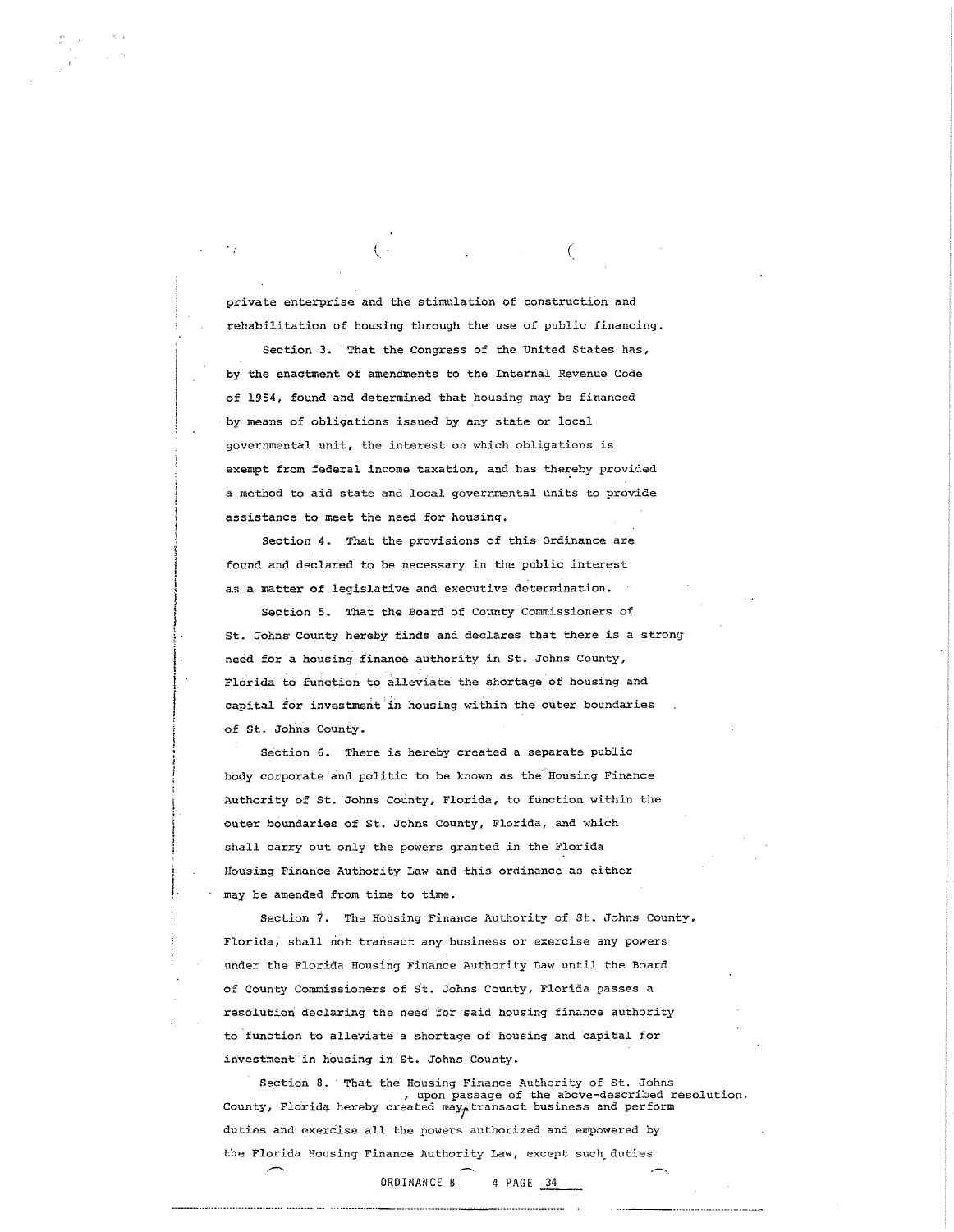and powers as may specifically be restricted, withheld or withdrawn by provisions of this ordinance as amended from time to time. The Authority shall have the power to make and issue such regulations, by-laws and rules as it deems necessary to \_i;:nplement its powers and functions.

 $\left($ 

Section 9. The Authority shall have the power and is hereby directed to operate within the outer territorial boundaries of St. Johns County.

ť

Section 10. The County may at any time, through its Board of County Commissioners, and at its sole discretion, alter or change the structure, organizations, programs or activities of the Authority, including terminating the Authority, subject to any limitation on the impairment of contracts entered into by the Authority and subject to the limitations or requirements of the Plorida Housing Finance Authority Act.

Section 11. Any bonds to be issued and sold by the Authority shall first be approved by resolution of the Board of County Commissioners both as to documents and method of sale.

Section 12. Any rules or regulations to be promulgated by the Authority setting forth standards or criteria for determining whether persons are "eligible persons" in the program shall be submitted to and approved by the Board of County Commissioners.

Section 13. The number of members of the Housing Finance Authority of St. Johns County and their qualifications shall be as determined in the Florida Housing Finance Authority Law, as amended from time to time. The members shall be appointed by Resolutions of the Board of County Commissioners of St. Johns County, Florida. Each member of the Authority shall take and subscribe the oath or affirmation required by the State **Constitutioti.. A record of each such oath shall be filed**  in the Office of the Secretary of State and with the County Clerk. A certificate of the appointment or reappointment of any member of the Housing Finance Authority shall be filed with Clerk of the Circuit Court of St. Johns County. A member shall receive no compensation for his services, but shall be entitled to necessary expenses, including traveling expenses,

ORDINANCE BOOK 4 PAGE 35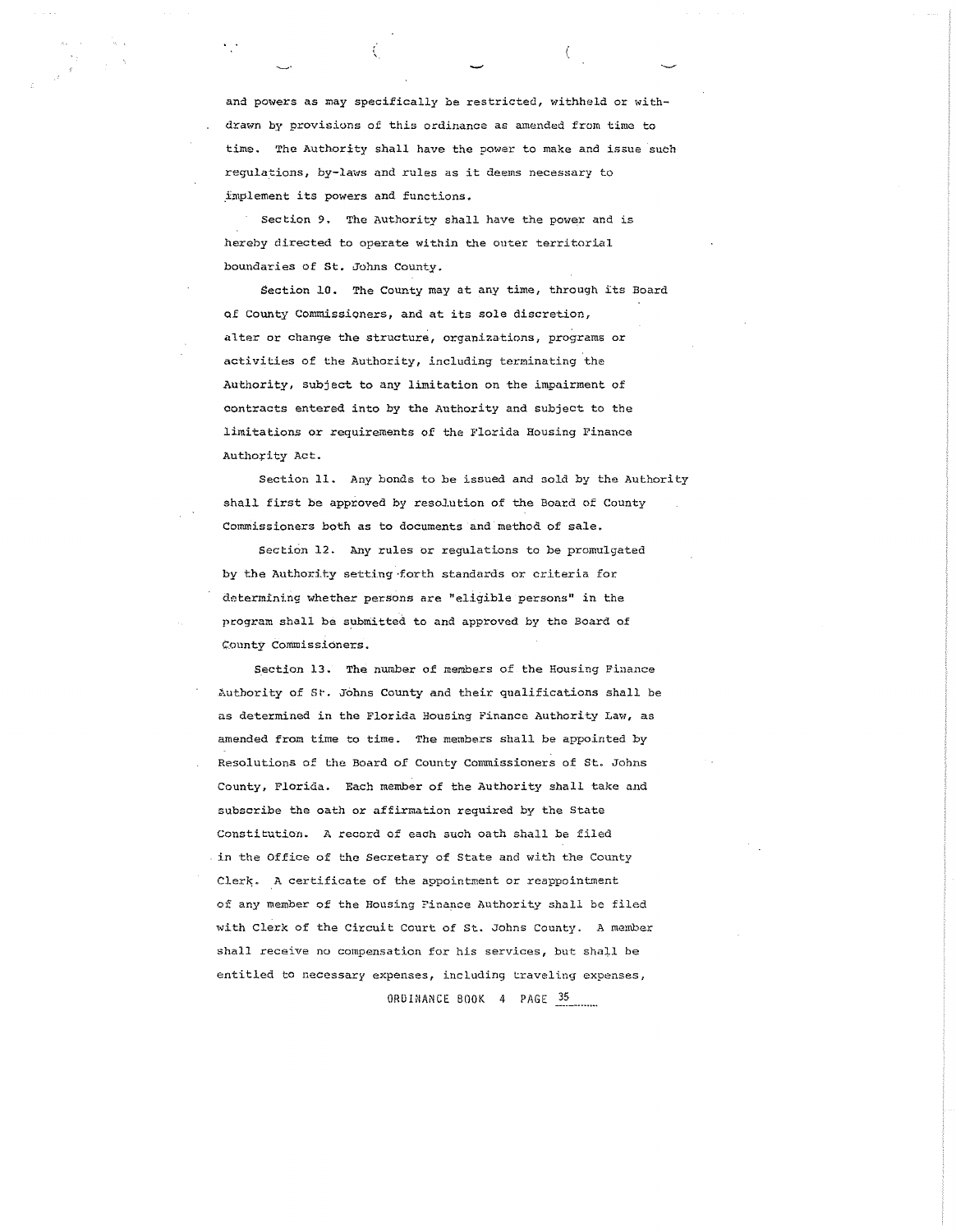incurred in the discharge of his duties.

 $\ddot{\phantom{0}}$ 

Section 14. This ordinance shall constitute the charter of the Florida Housing Finance Authority of St. Johns County.

(a) and the contract of  $\overline{C}$ 

Section 15. If any section, subsection, phrase, sentence, or portion of this Ordinance is for any reason held invalid or unconstitutional by any Court of competent jurisdiction, such portion shall be deemed a separate, distinct and independent provision; and such holding shall not affect the validity of the remaining portions hereof.

Section 16. This ordinance shall take effect immediately upon receipt of official acknowledgment by the Office of the Secretary of State to the Clerk of the Board of County Commissioners, that same has been filed.

PASSED by the Board of County Commissioners of St. Johns County, Florida, this 26th day of February 1980.

BOARD OF COUNTY COMMISSIONERS OF ST. JOHNS COUNTY, FLORIDA  $Br:$  Chester Benet airman

ATTEST: Deputy Clerk By:  $\sigma_{\cal F}$ ा है।

Adopted: regular meeting 2/26/80 Effective:  $3 - 6 - 80$ 

------------------------- ···----------------····------------------------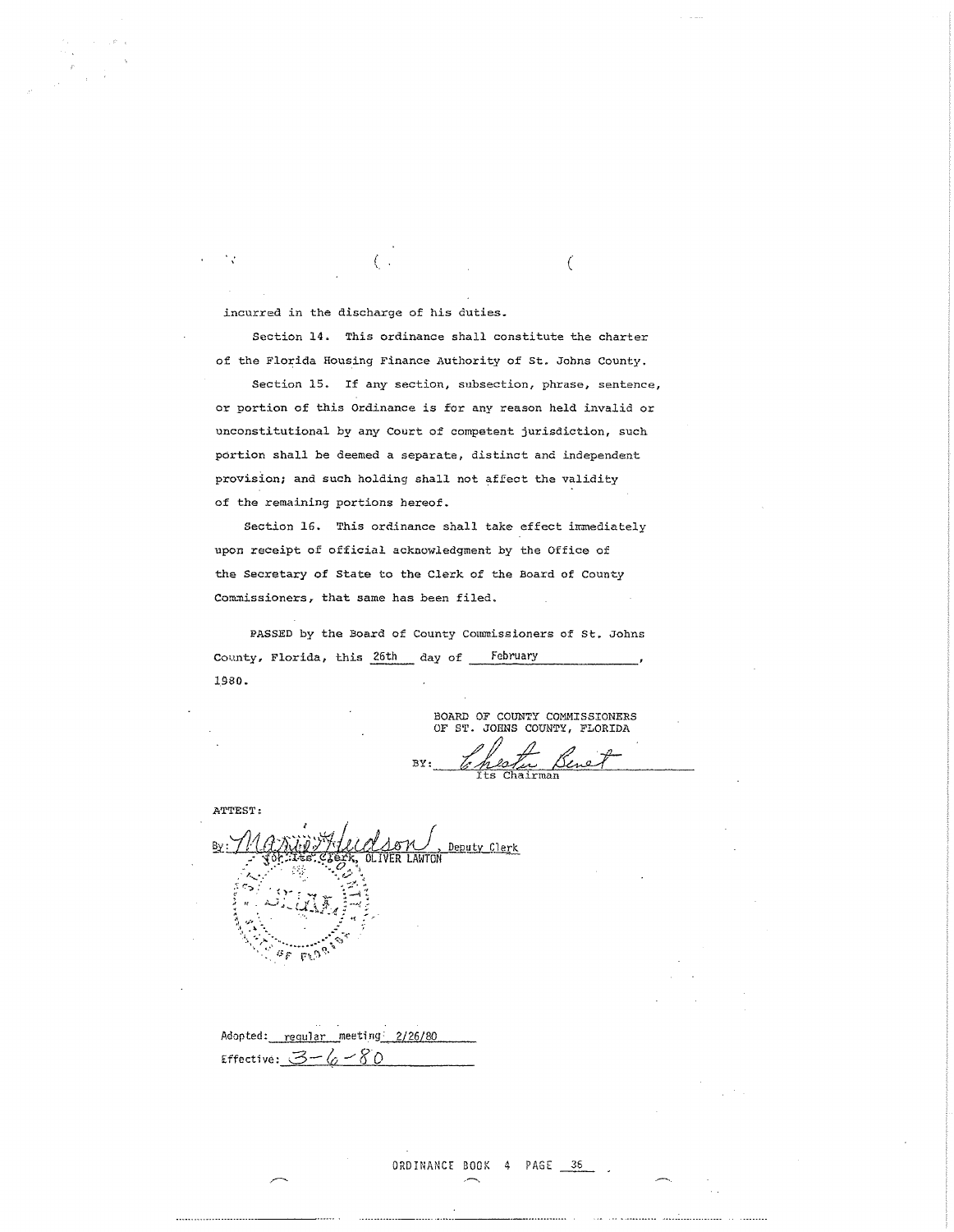AN ORDINANCE OF ST. JOHNS COUNTY, FLORIDA<br>RATIFYING, CONFIRMING AND REENACTING REENACTING AS OF MARCH 6, 1980, NUNC PRO TUNC ST. JOHNS COUNTY ORDINANCE NUMBER 80-7 WHICH IS THE ORDINANCE CREATING THE HOUSING FINANCE AUTHORITY OF ST. JOHNS COUNTY, FLORIDA, THE TITLE OF WHICH IS: "AN ORDINANCE OF ST. JOHNS COUNTY, FLORIDA, DECLARING THE REED FOR A HOUSING FINANCE AUTHORITY TO FUNCTION IN ST. JOHNS COUNTY,<br>FLORIDA, CREATING AND ESTABLISHING THE FLORIDA, CREATING AND ESTABLISHING THE HOUSING FINANCE AUTHORITY OF ST. JOHNS COUNTY, FLORIDA; PROVIDING FOR THE EXERCISE OF POWERS BY THE AUTHORITY; PROVIDING FOR OPERATIONS BY THE AUTHORITY WITHIN THE OUTER BOUNDARIES OF ST. JOHNS COUNTY; REQUIRING A RESOLUTION TO ACTIVATE THE AUTHORITY; PLACING CERTAIN RESTRICTIONS AUTHORITY; PLACING CERTAIN RESTRICTIONS ON THE AUTHORITY; PROVIDING FOR CHANGES TO THE AUTHORITY'S ACTIVITIES; PROVIDING FOR MEMBERSHIP TO THE AUTHORITY; PROVIDING<br>FOR THE ISSUANCE OF REVENUE BONDS; FOR THE ISSUANCE OF REVENUE BONDS; PROVIDING A SEVERABILITY CLAUSE AND PROVIDING AN EFFECTIVE DATE."; RATIFYING CONFIRMING, AND READOPTING, NUNC PRO TUNC, AS OF THE DATE OF THEIR ORIGINAL ADOPTIONS, ALL RESOLUTIONS ADOPTED BY THE BOARD OF COUNTY COMMISSIONERS OF THE BOARD OF COUNTY COMMISSIONERS<br>ST. JOHNS COUNTY, FLORIDA ON OR A JOHNS COUNTY, FLORIDA ON OR AFTER MARCH 11, 1980, AND PRIOR TO JANUARY 1, 1989, THAT PERTAIN TO THE HOUSING FINANCE AUTHORITY OF ST. JOHNS COUNTY, FLORIDA; PROVIDING FOR SEVERABILITY; AND PROVIDING AN EFFECTIVE DATE.

BE IT ORDAINED BY THE BOARD OF COUNTY COMMISSIONERS OF ST. JOHNS COUNTY, FLORIDA:

Section 1. St. Johns County, Florida ordinance Number 80-7, which is the ordinance creating the Housing Finance Authority of St. Johns County, Florida, the title of which is set forth in the above title to this ordinance, is hereby ratified, confirmed, and reenacted in its entirety as of March 6, 1980, nunc pro tune.

Section 2. All Resolutions of the Board of County Commissioners of St. Johns County, Florida adopted on or after March 11, 1980, and prior to January l, 1989, that pertain to the Housing Finance Authority of St. Johns County, Florida are hereby ratified, confirmed, and readopted nunc pro tune, as of the date of their original adoptions.

 $\mathcal{L}_{\text{QNN}} = 10^{10}$  km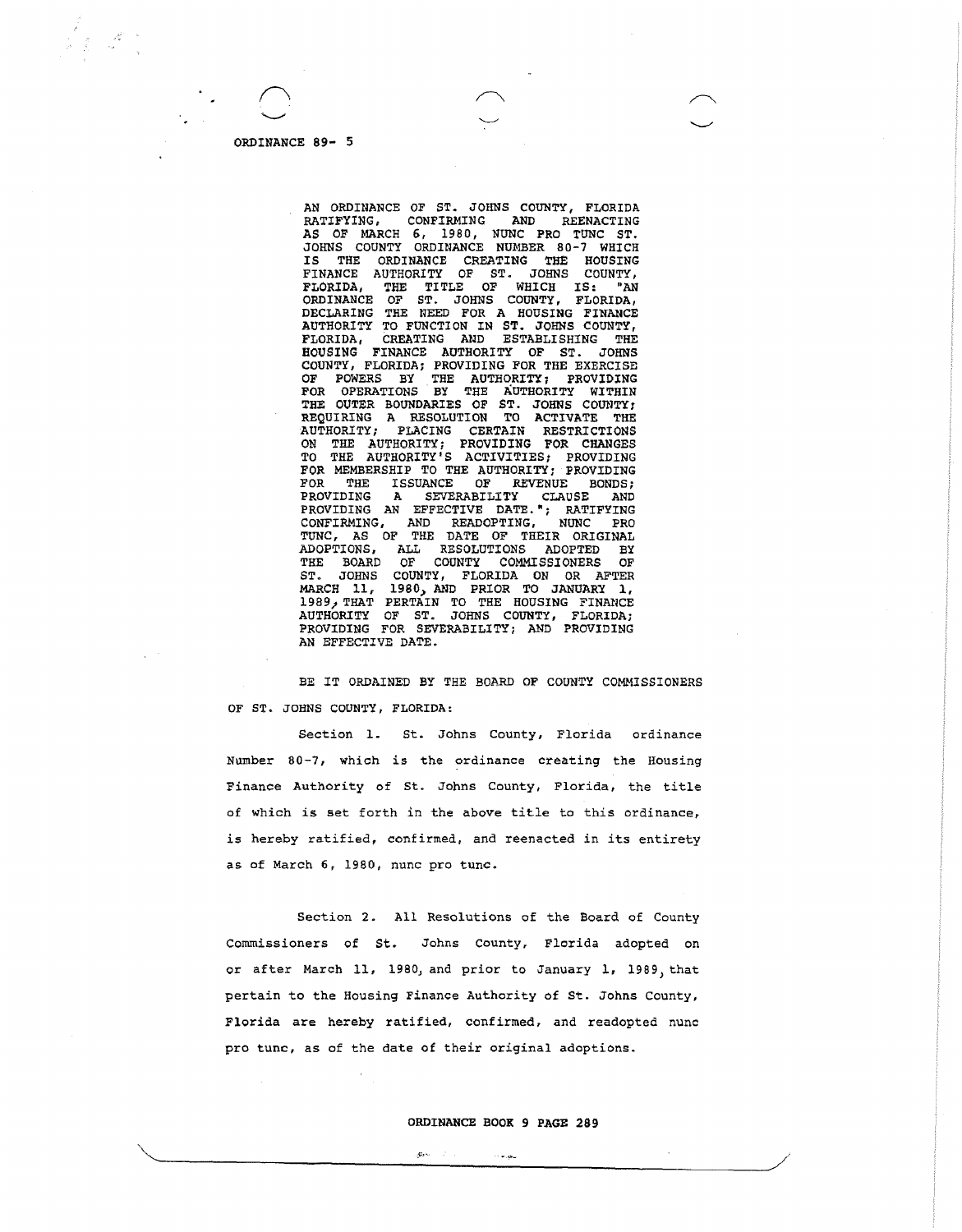Section *3.* Should any word, phrase, section or provision of this ordinance, or the application of any word, phrase, section or provision of this ordinance be declared by the courts to be unconstitutional or invalid, such declaration shall not affect the validity of the remainder of this ordinance.

Section 4. This ordinance shall take effect immediately upon receipt of official acknowledgment by the Office of the Department of State to the Clerk of the Board of county Commissioners, that same has been filed.

PASSED by the Board of County Commissioners of St. Johns County, Florida, this 14th day of February 1989.

> BOARD OF COUNTY COMMISSIONERS OF ST. JOHNS COUNTY, FLORIDA

'·

 $BY: \frac{\text{Cov}_y}{\text{Its Chapman}}$ 

ATTES? BY

 $\ddot{ }$  : *: ·t* . -, '·

 $\mathbf{I}$  $\bigcup$ 

ADOPTED regular meeting February 14, 1989

EFFECTIVE February 23, 1989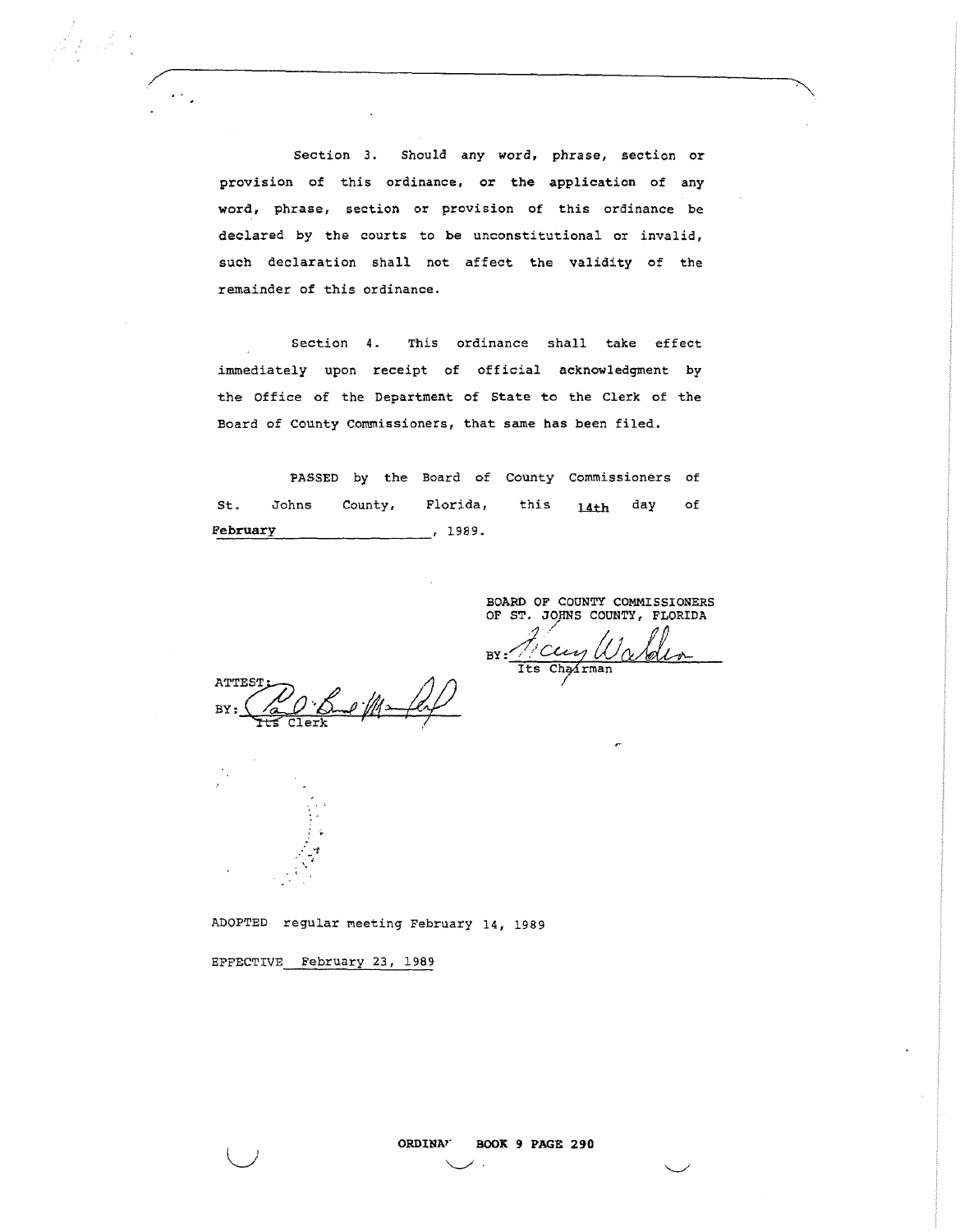#### ORDINANCE NO. 2001- $\mathcal{2}0$  Draft 3/12/01

AN ORDINANCE OF ST. JOHNS COUNTY, FLORIDA AMENDING ST. JOHNS COUNTY ORDINANCE NO. 80-7 AS RATIFIED, CONFIRMED AND REENACTED BY ST. JOHNS COUNTY ORDINANCE 89-5, WHICH IS THE ORDINANCE THAT CREATED THE HOUSING FINANCE AUTHORITY OF ST. JOHNS COUNTY. THIS ORDINANCE INCREASES THE NUMBER OF MEMBERS OF THE HOUSING FINANCE AUTHORJTY OF ST. JOHNS COUNTY AND ESTABLISHES THE INITIAL TERMS OF THE ADDED MEMBERS; AUTHORIZES THE HOUSING FINANCE AUTHORITY OF ST. JOHNS COUNTY TO ACT AS A HOUSING ADVISORY COMMITTEE TO THE BOARD OF COUNTY COMMISSIONERS; ALLOWS THE MEMBERS OF THE AUTHORITY TO ESTABLISH THE STANDARDS AND CRITERIA FOR DETERMINING WHETHER PERSONS ARE ELIGIBLE PERSONS FOR PROGRAMS ESTABLISHED OR SUPPORTED BY THE AUTHORITY, PROVIDED HOWEVER, THAT SUCH STANDARDS AND CRITERIA MUST IN ALL EVENTS BE CONSISTENT WITH THE REQUIREMENTS AND PROV1SIONS OF THE FLORIDA HOUSING FINANCE AUTHORITY LAW; CONFIRMS THAT THE AUTHORITY MAY ENTER INTO INTERLOCAL AGREEMENTS WITH HOUSING FINANCE AUTHORITIES OF OTHER COUNTIES WHEN NECESSARY OR CONVENIENT TO ACCOMPLISH THE PURPOSES FOR WHICH THE HOUSING FINANCE AUTHORITY OF ST. JOHNS COUNTY WAS CREATED; PROVIDES THAT THE AMENDMENTS AND PROVISIONS OF THIS ORDINANCE SHALL APPLY PROSPECTIVELY; AND PROVIDES AN EFFECTNE DATE.

BE IT ORDAINED BY THE BOARD OF COUNTY COMMISSIONERS OF ST. JOHNS COUNTY, FLORIDA:

Section 1. St. Johns County, Florida ordinance number 80-7, which is the ordinance creating the Housing Finance Authority of St. Johns County, Florida, which ordinance was later ratified, confirmed, and reenacted by St. Johns County ordinance number 89-5 is hereby amended by deleting sections 9, 12 and 13 from ordinance number 80-7 as ratified, confirmed and reenacted and by adding and substituting the following sections 9, 12 and 13 in their stead:

> Section 9. The Housing Finance Authority of St. Johns County shall have the power and is hereby directed to operate within the outer territorial boundaries of St. Johns County. In that regard, the Authority may, but is not required to, enter into interlocal agreements with housing

> > **ORDINANCE BOOK db\_\_ PAGE** *153*

Aportonit #3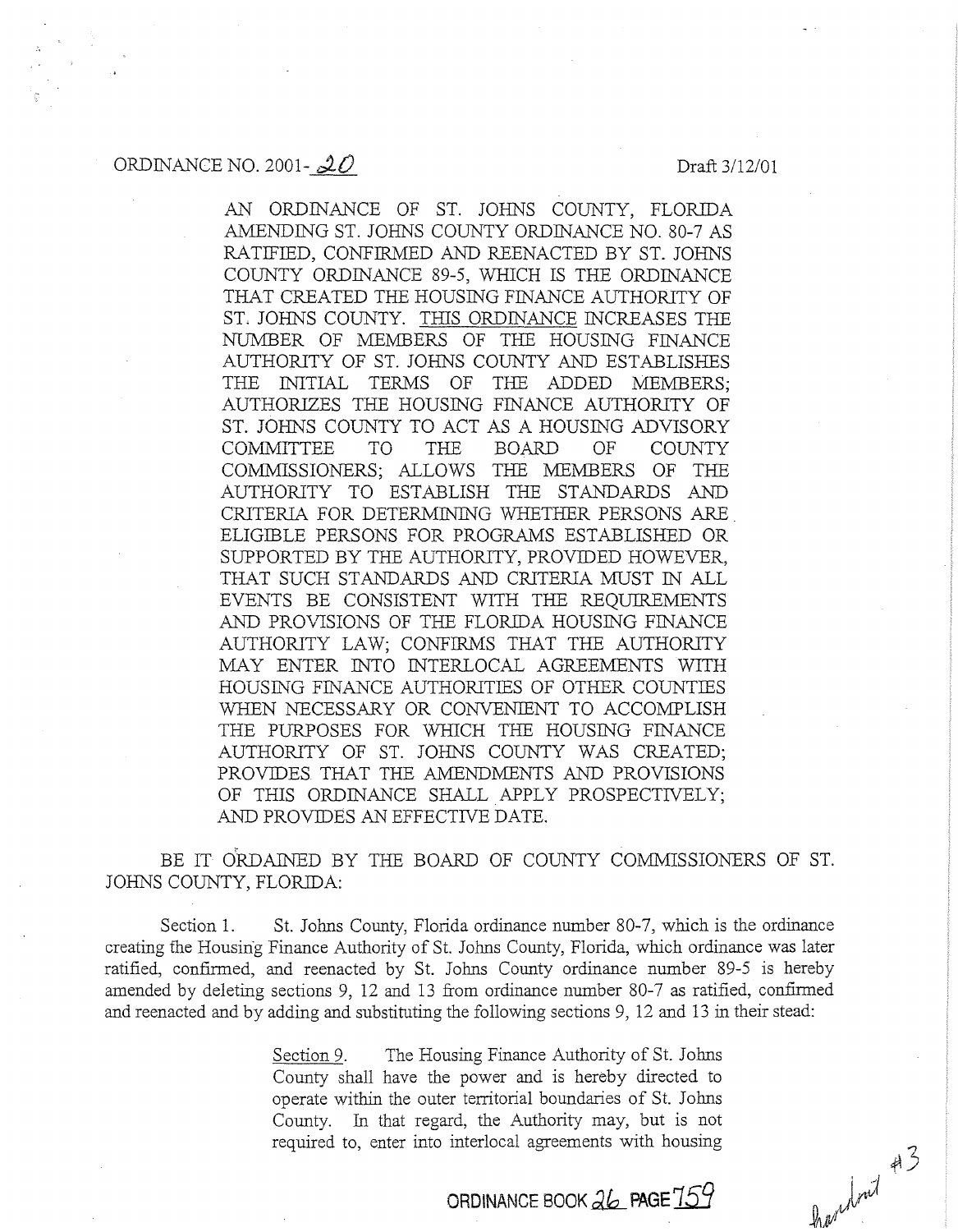finance authorities of other counties when necessary or convenient to accomplish the purposes for which the Housing Finance Authority of St. Johns County was created.

Section 12. The members of the Housing Finance Authority of St. Johns County may establish the standards and criteria for determining whether persons are eligible persons for programs established or supported by the Housing Finance Authority of St. Johns County. In all events, however, such standards and criteria must be consistent with the requirements and provisions of the Florida Housing Finance Authority Law.

Section 13. Commencing on the effective date of this ordinance the number of members of the Housing Finance Authority of St. Johns County shall be increased from five members to seven members. The terms of the newly added members shall expire on March 10, 2005. Not less than four members of the Housing Finance Authority of St. Johns County shall be knowledgeable in one of the following fields: labor, finance or commerce. All other matters pertaining to the members, their appointment, service, and removal as members of the Housing Finance Authority shail be as provided in the Florida Housing Finance Authority Law.

Section 2. St. Johns County, Florida ordinance number 80-7, which is the ordinance creating the Housing Finance Authority of St. Johns County, Florida, which ordinance was later ratified, confirmed, and reenacted by St. Johns County ordinance number 89-5 is hereby amended by adding the following Section 17 thereto:

> Section 17. In order to further the purposes of the Florida Housing Finance Authority Law the Housing Finance Authority of St. Johns County is hereby specifically authorized to perform the activities set forth below in this section. The identification of specific authorized activities in this section shall not preclude or limit in any manner whatsoever the Housing Finance Authority of St. Johns County from performing any other activities or functions that are consistent with the purposes or powers of a housing finance authority as provided in the Florida Housing Finance Authority Law.

> > A. Recommend to the Board of County Commissioners of St. Johns County, Florida (the

> > > $\mathcal{P}$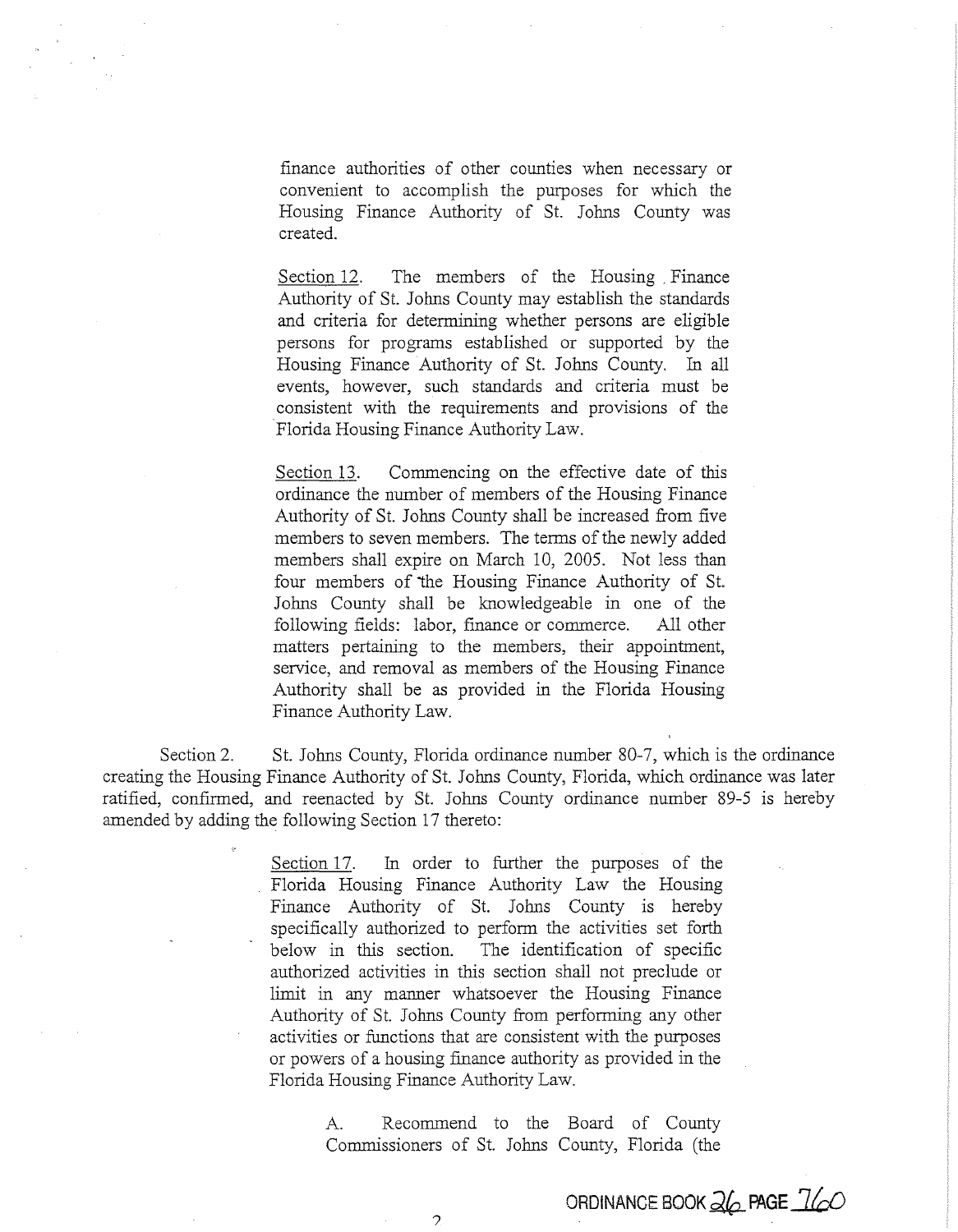"Board"), the prioritizing of housing and housing related community development needs for longrange planning.

B. Advise the Board on the most effective uses for the SHIP allocation and other housing related monies available to the County.

C. Advise the Board of affordable housing and community development grants, projects, proposed developments, and issues impacting the housing needs of very-low, low, and moderate income residents of St. Johns County, and recommend the County's participation if appropriate.

D. Review the established policies and procedures, ordinances, land development regulations, and adopted local comprehensive plan of the County and recommend to the Board specific initiatives to encourage or facilitate affordable housing while protecting the ability of the property to appreciate in value.

E. Evaluate Developments of Regional Impact (DRis) and other housing developments proposed in St. Johns County and make recommendations to the Board to encourage the provision of adequate affordable housing in such developments.

F. Perform such duties and exercise such powers of a Chapter 421, Florida Statutes, Housing Authority that are consistent with and authorized by the Florida Housing Finance Authority Law. This subsection F is not intended to authorize, and does not authorize, the Housing Finance Authority of St. Johns County to exceed the powers or expand its purposes beyond the powers and purposes of a housing finance authority that is created pursuant to Part IV, Chapter 159, Florida Statutes (the Florida Housing Finance Authority Law). Additionally, this subsection F does not create or activate a housing authority under the provisions of Section 421.27, Florida Statutes.

G. Serve as the County's designated affordable housing committee.

ORDINANCE BOOK  $26$  **PAGE**  $76/$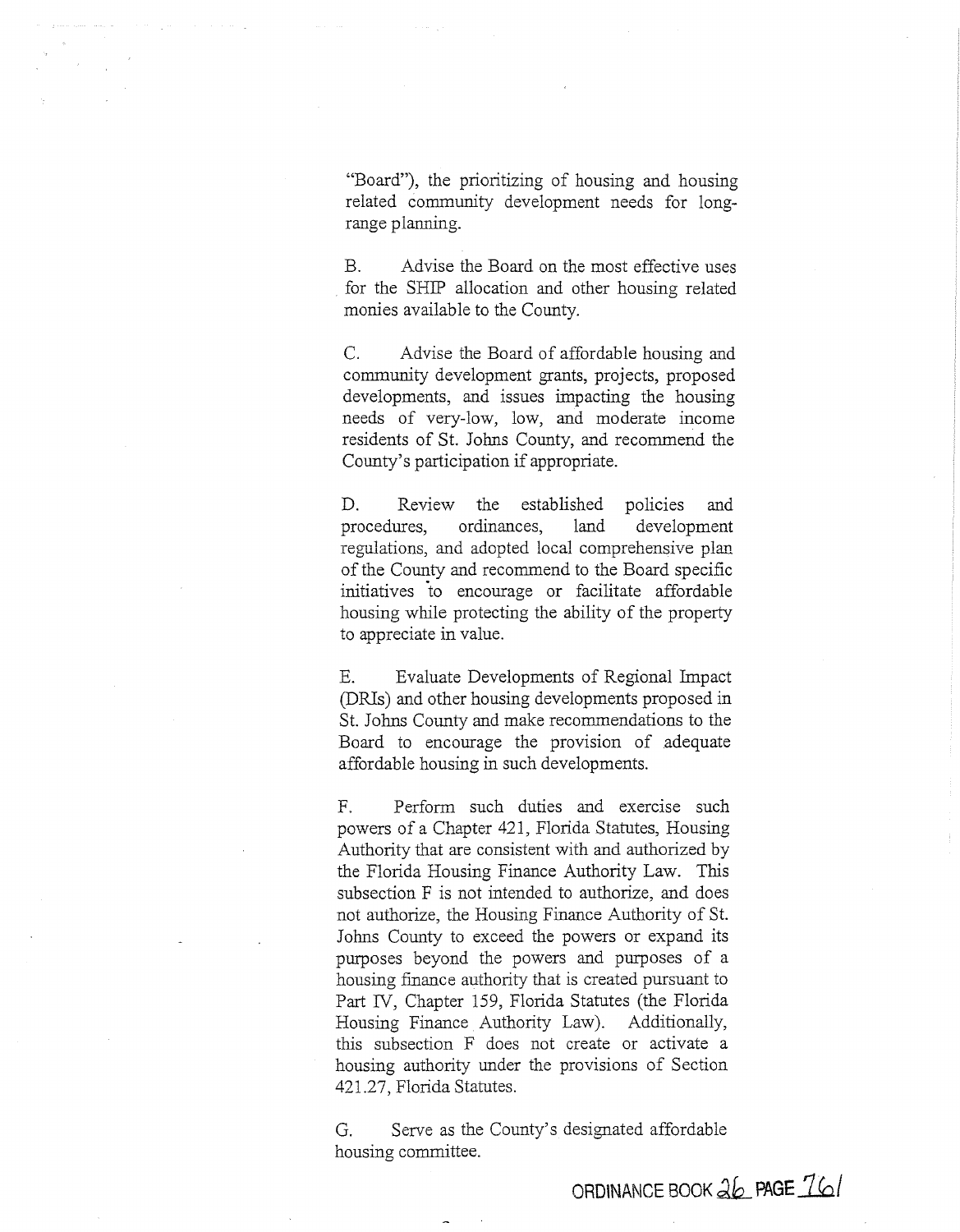H. Endeavor to resolve affordable housing related misunderstandings and disputes regarding the SHIP and/or other housing related programs and if unable to resolve such misunderstandings or disputes refer such misunderstandings or disputes with recommended solutions to the Board for resolution.

Section 3. The amendments and provisions set forth in this ordinance shall apply prospectively. No amendment set forth in this ordinance shall be deemed to invalidate any prior lawful act of the Housing Finance Authority of St. Johns County, Florida.

Section 4. This Ordinance shall take effect upon a certified copy thereof being filed with the Florida Department of State.

PASSED AND ENACTED by the Board of County Commissioners of St. Johns County, Florida, this  $13\frac{14}{10}$  day of  $M/2c$  h. , 2001.

> BOARD OF COUNTY COMMISSIONERS OF ST. JOHNS COUNTY, FLORIDA

By: May y: May V. Xomke

ATTEST: Cheryl Strickland, Clerk of Court

Br Atricia AleXharde

Effective Date:



ORDINANCE BOOK  $\overline{3}6$  PAGE  $\overline{16}2$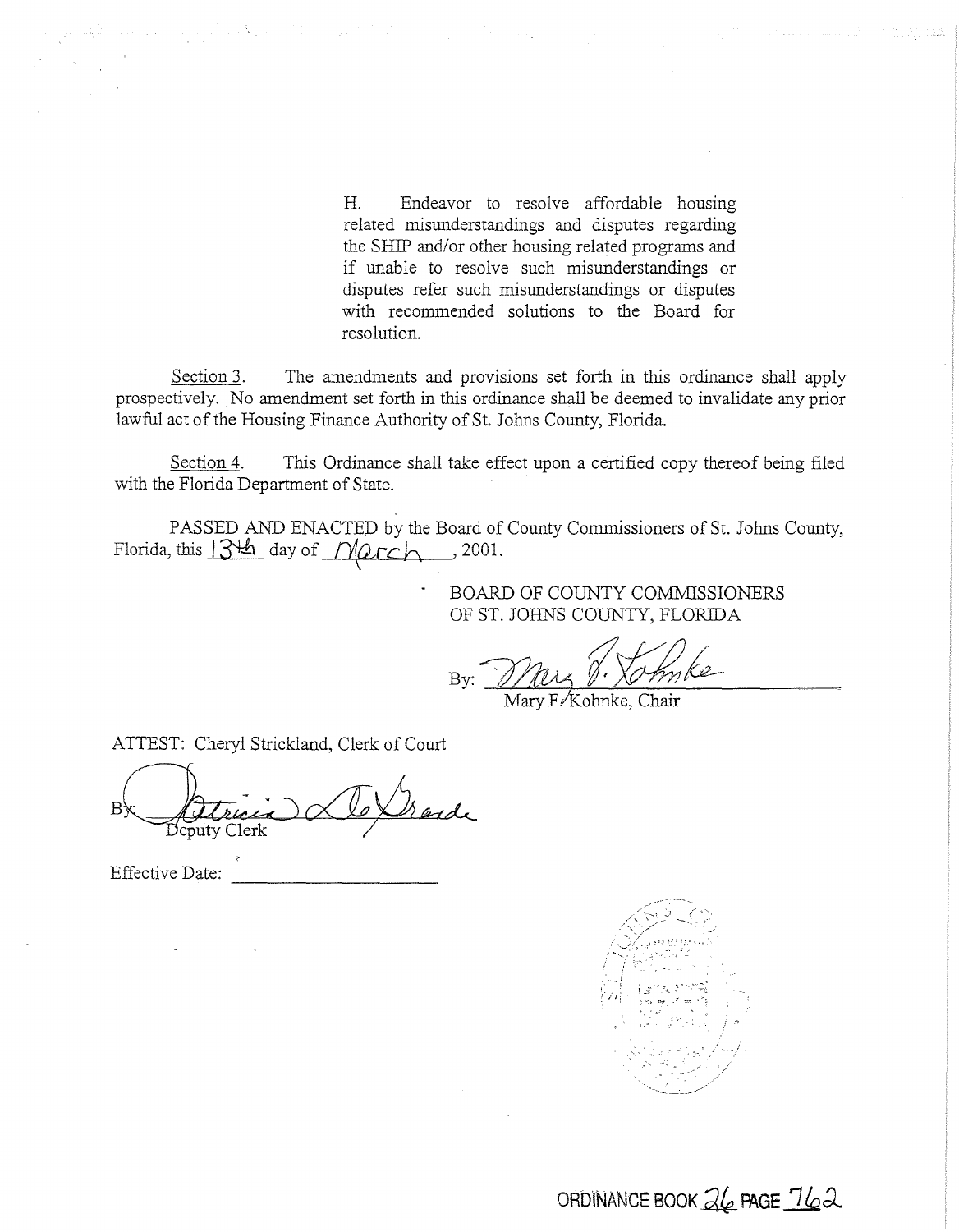## ORDINANCE NO. 2009 - <sup>11</sup>

AN ORDINANCE OF ST. JOHNS COUNTY, FLORIDA, AMENDING ST. JOHNS COUNTY ORDINANCE NO. 80-7, AS RATIFIED, CONFIRMED AND REENACTED BY ST. JOHNS COUNTY ORDINANCE NO. 89-5, WHICH ORDINANCE CREATED THE HOUSING FINANCE AUTHORITY OF ST. JOHNS COUNTY; DECREASING THE NUMBER OF MEMBERS OF THE HOUSING FINANCE AUTHORITY OF ST. JOHNS COUNTY; PROVIDING THE AMENDMENTS AND PROVISIONS OF THIS ORDINANCE SHALL APPLY PROSPECTIVELY; PROVIDING FOR SEVERABILITY; AND PROVIDING AN EFFECTIVE DATE.

BE IT ORDAINED BY THE BOARD OF COUNTY COMMISSIONERS OF ST. JOHNS COUNTY, FLORIDA:

Section 1. St. Johns County, Florida Ordinance No. 80-7, which is the ordinance creating the Housing Finance Authority of St. Johns County, Florida, which ordinance was later ratified, confirmed and reenacted by St. Johns County Ordinance No. 89-5, as heretofore amended and supplemented, is hereby amended by deleting Section 13 thereof and by adding and substituting the following Section 13 in lieu thereof:

"Section 13. Commencing on the effective date of this ordinance the number of members of the Housing Finance Authority of St. Johns County shall be decreased from seven to five members. The current members whose positions are being deleted are Carol M. Alford (she is at the end of her second term which expires on March 13, 2009), and James A. Swanson (he is at the end of his third term which expires on March 10, 2009). Not less than 3 members of the Housing Finance Authority of St. Johns County shall be knowledgeable in one of the following fields: labor, finance or commerce. All other matters pertaining to the members, their appointment, service and removal as members of the Housing Finance Authority of St. Johns County shall be as provided in the Florida Housing Finance Authority Law."

Section 2. The amendments and provisions set forth in this ordinance shall apply prospectively. No amendment set forth in this ordinance shall be deemed to invalidate any prior lawful act of the Housing Finance Authority of St. Johns County, Florida.

Section 3. If any section, subsection, sentence or portion of this ordinance is for any reason held invalid or unconstitutional by any court of competent jurisdiction, such portion shall be deemed a separate, distinct and independent provision; and such holding shall not affect the validity of the remaining portions hereof.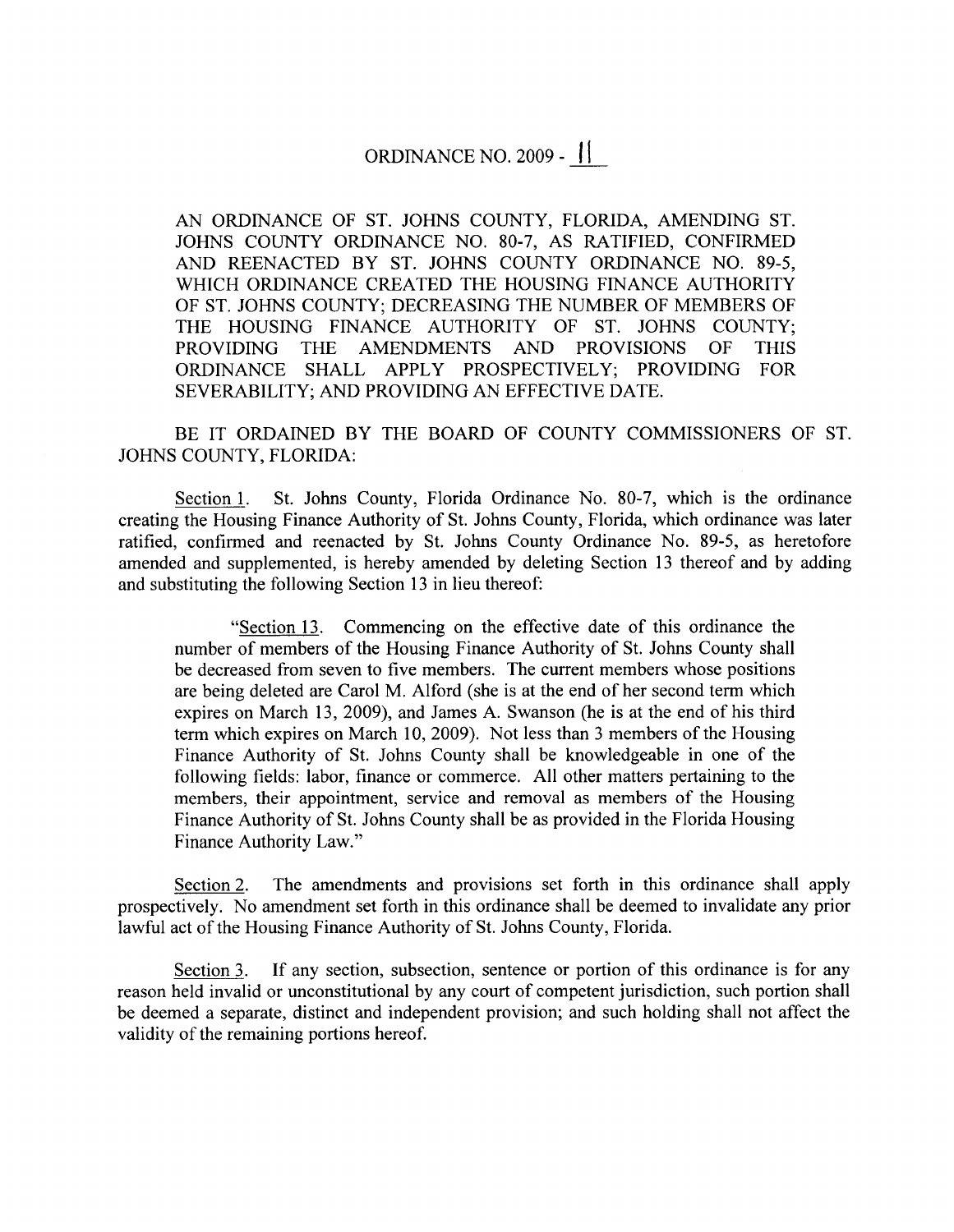Section 4. This ordinance shall take effect immediately upon the filing of a certified copy of this ordinance with the Department of State.

PASSED AND ENACTED BY THE BOARD OF COUNTY COMMISSIONERS OF ST. JOHNS COUNTY, FLORIDA, this third day of March, 2009.

 $C$ ler $\ltimes$ 

BOARD OF COUNTY COMMISSIONERS OF ST. JOHNS COUNTY, FLORIDA

By: Cyndi Stevenson

*s+r:ck/c-..nd,* I+s I/ '/ I  $lnq/$ <u>lennec</u>  $\overline{B}y$ 

HEN WIND DATE 03-05-09

Effective Date: March  $\frac{q}{q}$ , 2009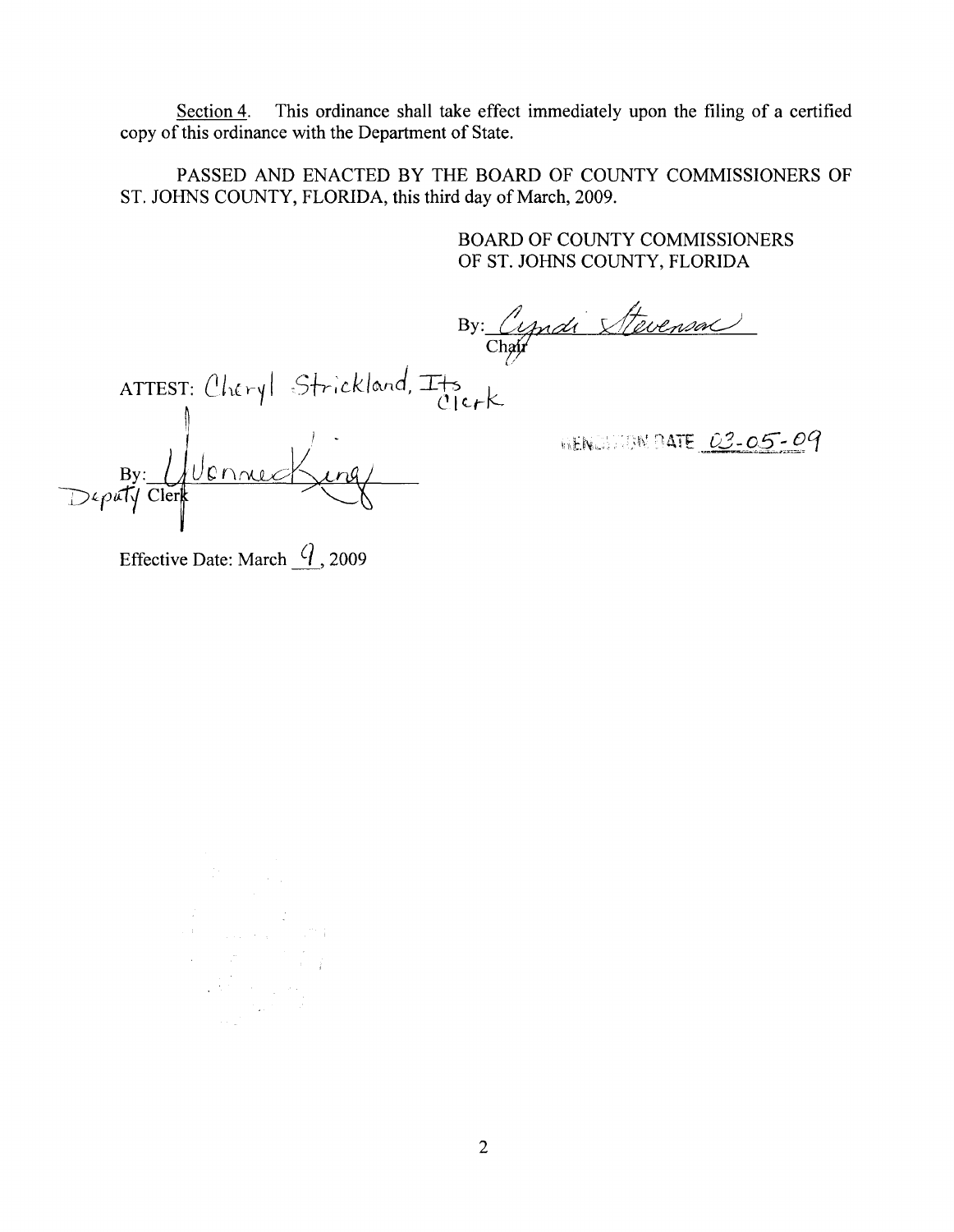# The St. Augustine Record

PUBLISHED EVERY MORNING SUNDAY THRU SATURDAY ST. AUGUSTINE AND ST. JOHNS COUNTY, FLORIDA

STATE OF FLORIDA. COUNTY OF ST. JOHNS

Before the undersigned authority personally appeared ULINDA E VERSTRAATE

who on oath says that she is an Employee of the St. Augustine Record,

a daily newspaper published at St. Augustine in St. Johns County, Florida:

that the attached copy of advertisement being a NOTICE OF HEARING

In/the matter of ENACT PROPOSED ORD AMENDING 80-7

L528-9 was published in said newspaper FEBRUARY 20, 2009

Affiant further says that the St. Augustine Record is a newspaper published at St. Augustine, in said St. Johns County, Florida, and that the said newspaper heretofore been continuously published in said St. Johns County, Florida, each day and has been entered as second class mail matter at the post office in the City of St. Augustine, in said St. Johns County, for a period of one year preceding the first publication of the copy of advertisement; and affiant further says that she has neither paid nor promised any person, firm or corporation any discount, rebate, commission or refund for the purpose of securing the advertisement for publication in the said newspaper.

Sworn to and subscribed before me this 20th day of FEB 2009

by *d Uncle (Ventred who* is personally known to me or who has produced PERSONALLY KNOWN as identification

Janette Bradly

(Signature of Notary Public) JEANETTE BRADLEY

Notary Public State of Florida Jeanette Bradley My Commission DD837877 **Contract**  $\frac{1}{2}$ Expires 11/12/2012  $\lambda$ 

(Seal)

COPY OF ADVEF

NOTICE IS HEREBY<br>
GIVEN that the Board<br>
of County Commission-<br>
ers of St. Johns County,<br>
ers of St. Johns County,<br>
Florida, will hold a pub-<br>
lic hearing on Tuesday,<br>
March 3, 2009, at 9:00<br>
tam. in the County Audi-<br>
toriu

AN ORDINANCE OF ST. JOHNS COUNTY, FLORIDA, AMEND- <sup>1</sup>NG ST. JOHNS COUNTY ORDINANCE<br>
NO. 80-7, AS RATIFIED,<br>
CONFIRMED AND<br>
REENACTED BY ST.<br>
JOHNS COUNTY<br>
ORDINANCE NO. 89-5;<br>
WHICH ORDINANCE CREATED THE HOUS-<br>
ING FINANCE<br>
AUTHORITY OF ST.<br>
JOHNS COUNTY;<br>
DECREASING THE<br>
BERS OF THE HOUS-<br>
NUMBER OF THANCE<br>
AUTHORITY OF ST.<br>
JOHNS COUNTY; PROVIDING THE AMENDMENTS AND PROVISIONS OF THIS<br>
ORDINANCE SHALL<br>
APPLY PROVIDING<br>
FOR SEVERABILITY;<br>
AND PROVIDING AN<br>
AND PROVIDING AN<br>
EFFECTIVE DATE.

- The proposed ordinance<br>· Is on file in the office of<br>the Clerk of the Board of the Clerk of. the Board of County Commissioners at the St. Johns County Administration Building,<br>500 San Sebastian View,<br>51, Augustin<del>g</del>, Florida,<br>and may be examined<br>by parties interested<br>prior to the public hear-<br>ing.
- Interested parties .may appear at the public hearing and be heard - with respect to the proposed ordinance. 'If a person decides to appeal any decision made by the Board of County Commissioners with respect to any matter considered at the Public hearing, he/she will need a record of the Proceedings, and for such pur-<br>poses he/she may need poses he/she may need to ensure that a verbatim record of the pro- ceedings is made, which record includes the tes-<br>timony and evidence upon which the appeal is<br>to be based.

NOTICE TO PERSONS<br>
NEEDING SPECIAL<br>
ACCOMMODATIONS<br>
AND TO ALL HEAR-<br>
ING IMPAIRED PER-<br>
SONS: In accordance<br>
with the Americans with<br>
Disabilities Act, per-<br>
sons needing a special accommodation to par-ticipate in the proceed-ings should contact ADA Coordinator at (904)<br>
209-0650 at the St. Johns<br>
County Administration<br>
Building, 500 San sebas-<br>tian View, St. Augustine,<br>
FL 32084, for hearing<br>
Impaired fndlyfduals: Telecommunication<br>Device for ,the Deaf<br>(TDD): Flor.Ida Relay<br>Services: 1-800-955-8770,<br>no later than 5 days<br>prior to the date of the hearing. Board of County Commis-

'.sfoners St. Johns County, Florida Cheryl Strickland, its Clerk

By: Patricia DeGrande, - Deputv Clerk 'L528-9 Feb 20, 2009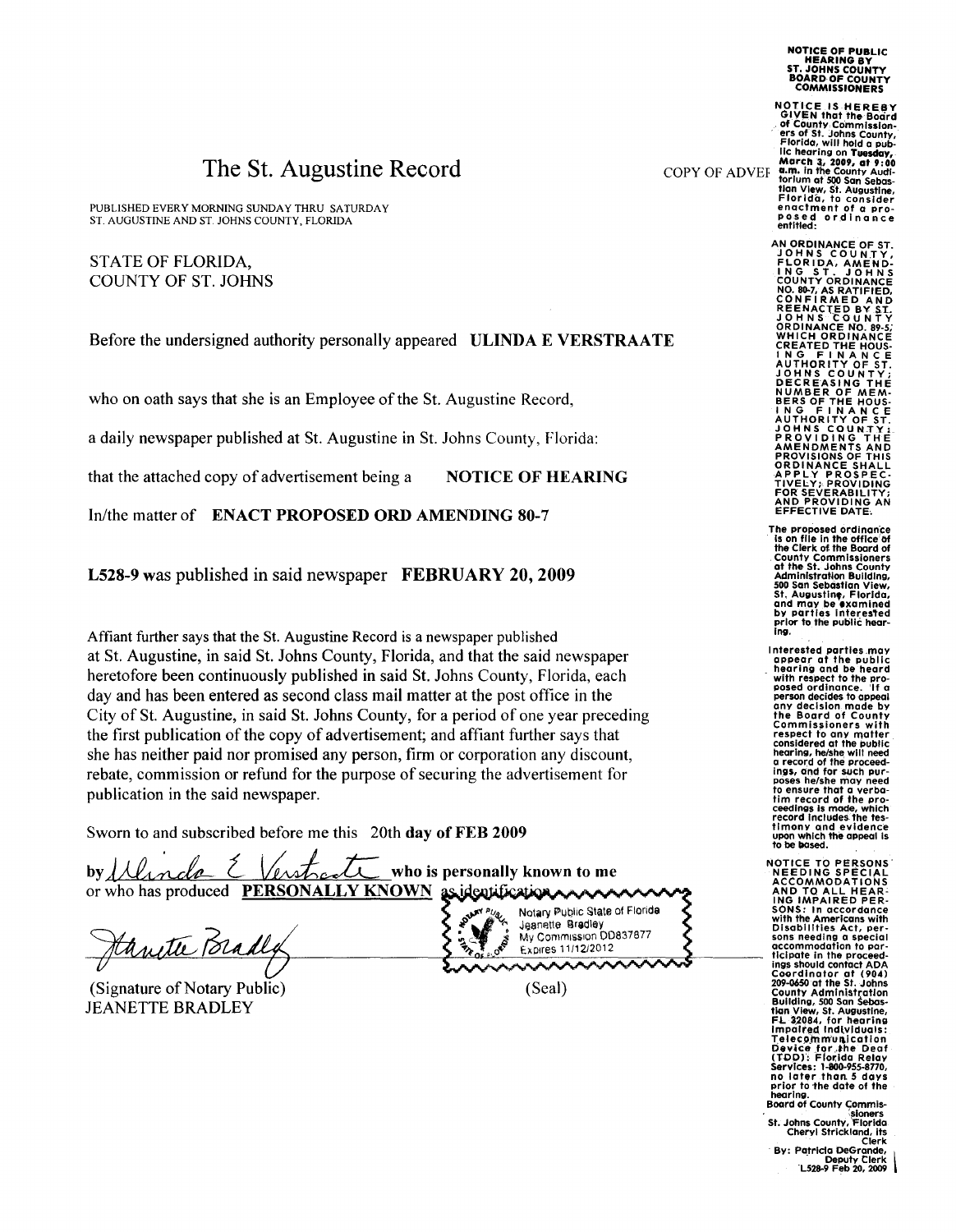

**CHARLIE CRIST**  Governor

STATE LIBRARY AND ARCHIVES OF FLORIDA **KURT S. BROWNING** 

Secretary of State

March 10, 2009

Ms. Cheryl Strickland Clerk of the Circuit Court St. Johns County 4010 Lewis Speedway St. Augustine, Florida 32084-8637

Attention: Ms. Yvonne King, Minutes & Record Division

Dear Ms. Strickland:

Pursuant to the provisions of Section 125.66, Florida Statutes, this will acknowledge receipt of your letter dated March 9, 2009 and certified copies of St. Johns County Ordinance Nos. 2009-11 through 2009-13, which were filed in this office on March 9, 2009.

Sincerely,<br> $\mathcal{L}: (\Omega, \Omega)$ 

Liz Cloud Program Administrator

LC/srd

DIRECTOR'S OFFICE R.A. Gray Building • 500 South Bronough Street •Tallahassee, Florida 32399-0250 850.245.6600 • FAX: 850.245.6735 • TDD: 850.922.4085 • http://dlis.dos.state.fl.us

COMMUNITY DEVELOPMENT 850.245.6600 • FAX: 850.245.6643

LEGISLATIVE LIBRARY SERVICE 850.488.2812 • FAX: 850.488.9879

850.245.6600 • FAX: 850.245.6744 RECORDS MANAGEMENT SERVICES 850.245.6750 • FAX: 850.245.6795

STATE LIBRARY OF FLORIDA

STATE ARCHIVES OF FLORIDA 850.245.6700 • FAX: 850.488.4894

ADMINISTRATIVE CODE AND WEEKLY 850.245.6270 • FAX: 850.245.6282





 $\epsilon$  . ,. *:.-:·? :* .::.::.:\_1; - ' *c. .. )*   $T_1$  $\Box$  $\subset$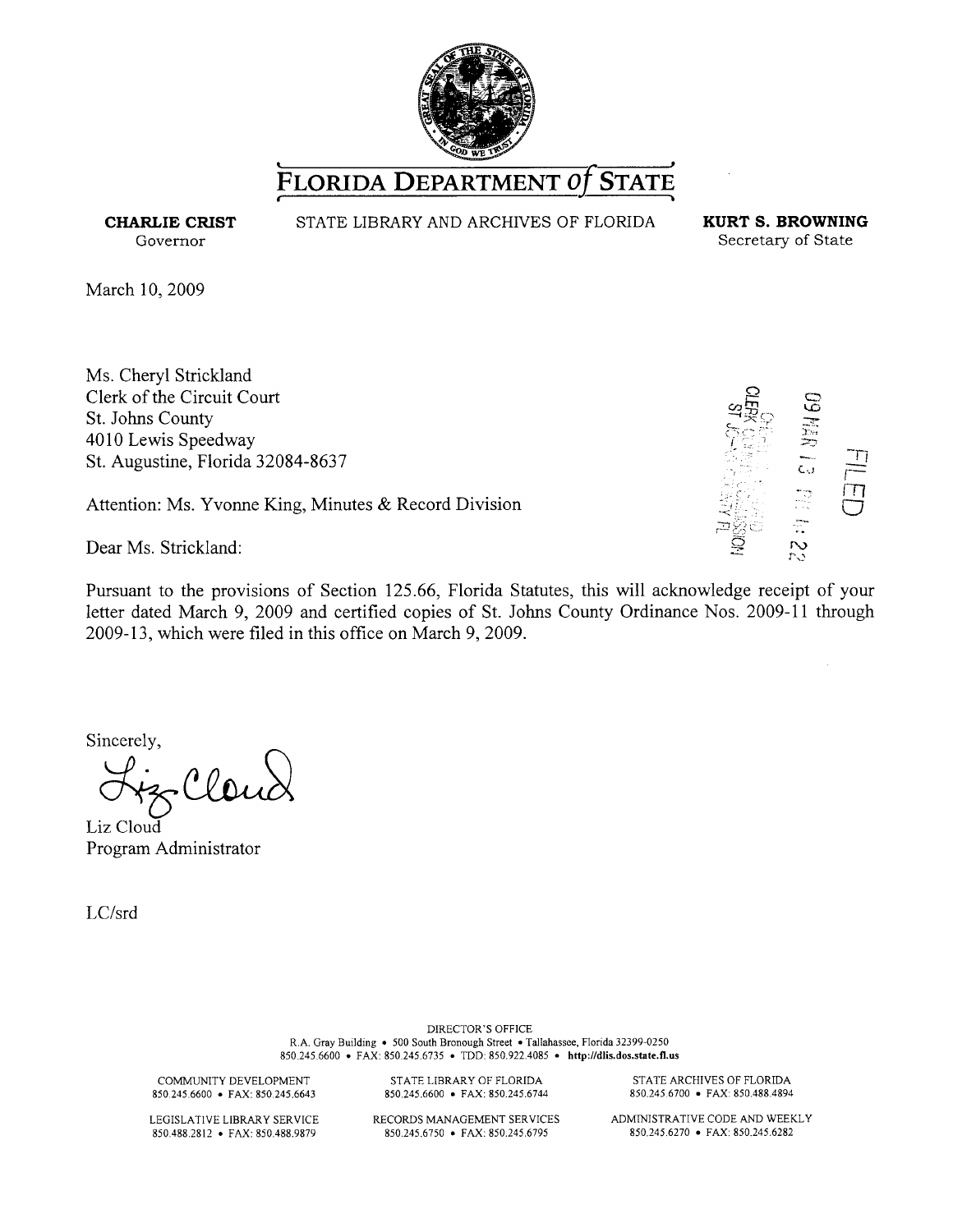#### ORDINANCE NO. 2009 -  $30$

l.

AN ORDINANCE OF ST. JOHNS COUNTY, FLORIDA, AMENDING ST. JOHNS COUNTY ORDINANCE NO. 80-7 AS RATIFIED, CONFIRMED AND REENACTED BY ST. JOHNS COUNTY ORDINANCE NO. 89-5, WHICH ORDINANCE CREATED THE HOUSING FINANCE AUTHORITY OF ST. JOHNS COUNTY; INCREASING THE NUMBER OF MEMBERS OF THE HOUSING FINANCE AUTHORITY OF ST. JOHNS COUNTY AND ESTABLISHING THE INITIAL TERMS OF THE ADDED MEMBERS; PROVIDING THE AMENDMENTS AND PROVISIONS OF THIS ORDINANCE SHALL APPLY PROSPECTIVELY; PROVIDING FOR SEVERABILITY; AND PROVIDING AN EFFECTIVE DATE.

BE IT ORDAINED BY THE BOARD OF COUNTY COMMISSIONERS OF ST. JOHNS COUNTY, FLORIDA:

Section I. St. Johns County, Florida Ordinance No. 80-7, which is the ordinance creating the Housing Finance Authority of St. Johns County, Florida, which ordinance was later ratified, confirmed and reenacted by St. Johns County Ordinance No. 89-5, as heretofore amended and supplemented, is hereby amended by deleting Section 13 thereof and by adding and substituting the following Section 13 in lieu thereof:

"Section 13. Commencing on the effective date of this ordinance the number of members of the Housing Finance Authority of St. Johns County shall be increased from five to seven members. The initial term of one newly added member shall expire on March 10, 2011, and the initial term of the other newly added member shall expire on March 10, 2012, and thereafter the terms of such members shall be 4 years each. Not less than 4 members of the Housing Finance Authority of St. Johns County shall be knowledgeable in one of the following fields: labor, finance or commerce. All other matters pertaining to the members, their appointment, service and removal as members of the Housing Finance Authority of St. Johns County shall be as provided in the Florida Housing Finance Authority Law."

Section 2. The amendments and provisions set forth in this ordinance shall apply prospectively. No amendment set forth in this ordinance shall be deemed to invalidate any prior lawful act of the Housing Finance Authority of St. Johns County, Florida.

Section 3. If any section, subsection, sentence or portion of this ordinance is for any reason held invalid or unconstitutional by any court of competent jurisdiction, such portion shall be deemed a separate, distinct and independent provision; and such holding shall not affect the validity of the remaining portions hereof.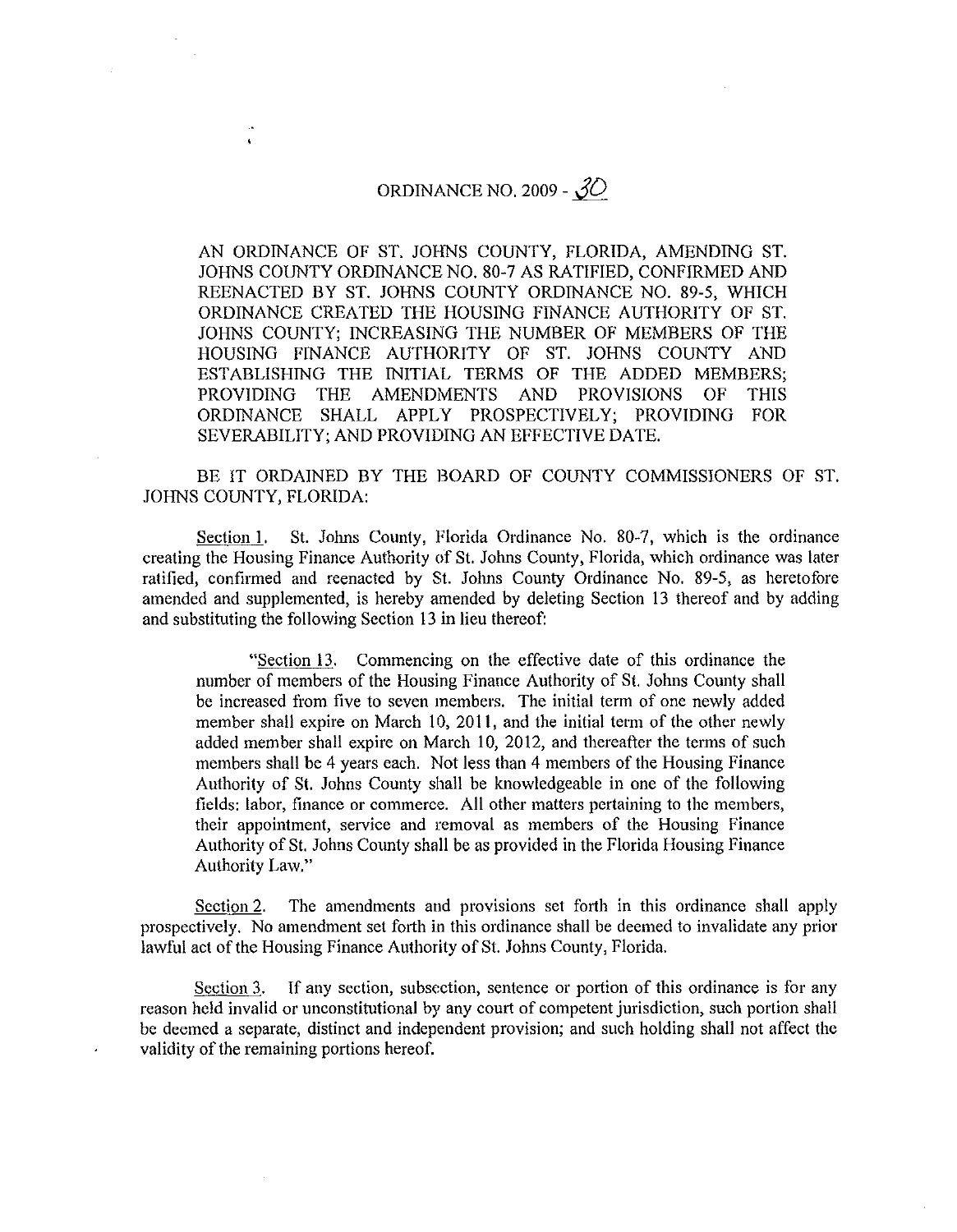Section 4. This ordinance shall take effect immediately upon the filing of a certified copy of this ordinance with the Department of State.

PASSED AND ENACTED BY THE BOARD OF COUNTY COMMISSIONERS OF ST. JOHNS COUNTY, FLORIDA, this seventh day of July, 2009.

> BOARD OF COUNTY COMMISSIONERS OF ST. JOHNS COUNTY, FLORIDA

By: Cyndi Stevensa

ATTEST: Cheryl Strickland, Clerk

 $Bv:$ Deputy Clerk

**RENDITION DATE**  $\underline{\mathcal{O}7}\cdot \overline{\mathcal{O}8}\cdot \overline{\mathcal{O}9}$ 

Effective Date: July  $15,2009$ 

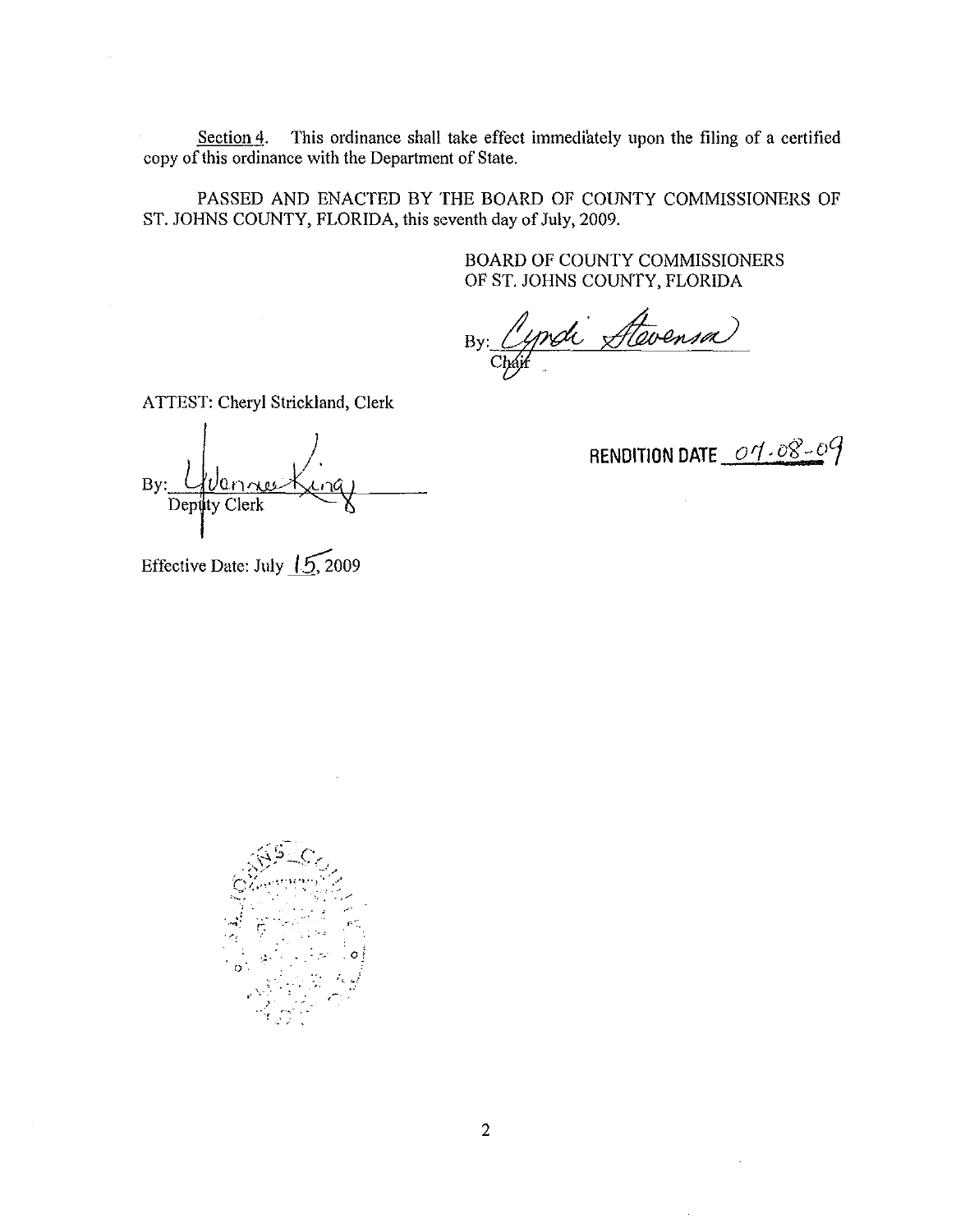### The St. Augustine Record

PUBLISHED EVERY MORNING SUNDAY THRU SATURDAY ST. AIJGLSTINE AND ST. JOHNS COUNTY, FLORIDA

STATE OF FLORIDA, COUNTY OF ST. JOHNS

Before the undersigned authority personally appeared ULINDA E VERSTRAATE

who on oath says that she is an Employee of the St. Augustine Record,

a daily newspaper published at St. Augustine in St. Johns County, Florida:

that the attached copy of advertisement being a NOTICE OF HEARING

In/the matter of ORG AMENDING ORD 807 (89-5)

L2047-9 was published in said newspaper JUNE 23, 2009

Affiant further says that the St. Augustine Record is a newspaper published at St. Augustine, in said St. Johns County, Florida, and tbat the said newspaper heretofore been continuously published in said St. Johns County, Florida, each day and has been entered as second class mail matter at the post office in the City of St. Augustine, in said St. Johns County, for a period of one year preceding the first publication of the copy of advertisement; and affiant further says that she has neither paid nor promised any person, firm or corporation any discount, rebate, commission or refund for the purpose of securing the advertisement for publication in the said newspaper.

Sworn to and subscribed before me this  $23^{k}$  day of JUNE 2009

by <u>Ulenda Elerstranti</u> who is personally known to me or who has produced PERSONALLY KNOWN as identification

Jana C. Morenour

(Signature of Notary Public) LANA C. GATEWOOD

~""'"""""'..,,..,~ ................... ,.,, •. V'I ....... ~ Notary Public, Just. J. Florida مردد Mr. Gammissin, DD843639 v<sup>7</sup>(Seal) 2012

NOTICE OF<br>PUBLIC HEARING<br>BY ST. JOHNS COUNTY BOARD OF COUNTY" · . COMMISSIONERS. NOTICE IS HEREBY<br>GIVEN that the Board<br>of County Commission-<br>ers of St. Johns County,<br>Florida, will hold a pub-<sup>1</sup> ' lie hearing on Tuesday,<br>I July 7, 2009, at 9:00 a.m.;<br>I In the County Audito<br>I Flum<sub>-1</sub>ot the County } | .Administration Building,<br>\* | 300 San Sebastian View,<br>}| .St. Augustine, Florida<sub>(</sub>1 COPY OF ADVER<sup>3</sup> to consider enactment of<br>a proposed ordinance<br>entitled: AN ORDINANCE OF ST JOHNS COUNTY,<br>FLORIDA, AMEND-<br>ING ST. JOHNS<br>COUNTY ORDINANCE NO. 80-7, AS RATIFIED,<br>CONFIRMED AND<br>REENACTED BY ST.<br>JOHNS COUNTY ORDINANCE NO, 89-5, **|**<br>WHICH ORDINANCE<br>CREATED THE HOUS<br>| N\_G\_\_F <u>| N</u> A\_N Ç\_E | NUMBER OF MEM-<br>BERS OF THE HOUS-<br>ING ·FlimANCE<br>ING ·FlimANCE<br>JOHNS COUNTY AND<br>INITIAL-TERMS OF<br>INITIAL-TERMS OF<br>INITIAL-TERMS OF<br>BERS; PROVISIONS OF<br>THE AMENDMENTS<br>THE AMENDMENTS<br>THIS ORDINANCE SHALL APPLY PRO-<br>SPECTIVELYJ PRO-<br>VIDING FOR SEVER-<br>A B 1 L I T Y , A N D<br>EFFECTIVE DATE.<br>EFFECTIVE DATE. The proposed ordinance is on file in the office of<br>the Clerk of the Board of County Commissioners<br>at the St. Johns County<br>Administrotlon Bullding,<br>500 Son Sebastion View,<br>51. Augustlnei-F1orldo,<br>and moy be examined<br>by parties Interested<br>ing. Interested parties MOY appear at the public hearing on'd be heard with respect to the pro-<br>posed ordinance. If a<br>person decides to appeal<br>any decision made by the Board of county Commissioners .with respect to any matter<br>considered bt the public<br>hearing, he/she will need<br>or record of the proceed-<br>ings, ond for such PUP-<br>posss he/she mur-book<br>pur-posss he/she mur-book<br>head PURposes he/she may need<br>the ensure that o verbo-<br>the tim record of the pro-<br>ceedings is mode, which<br>record includes the tes-<br>flmony ond evidence timony and evidence<br>upon which the appeal is<br>to be based. NOTICE TO PERSONS<br>
NEEDING SPECIAL<br>
ACCOMMODATIONS<br>
AND TO ALL HEAP AND TO ALL HEAR-<br>ING IMPAIRED PER-<br>SONS: In accordance<br>with the Americans with<br>Disabilities Act, persons needing a special<br>accommodation to POr-

tlclpdte Jn the proceed- ings should contact ADA Coordinator of (90.4)

209-0650 at the St. Johns.<br>County Administration<br>Building, 500 San Sebos.<br>Hina View, St. Augustine,<br>FL 32084, for hearing<br>impaired Individuals:

Telecammunic Device for the Deal (TDD): Florida Relay Services: 1~800-955-8770, Services: 1:800-95<br>no later than 5<br>prior to the date **BOARD OF COUR** 

COMMISSION

 $\vert$ 

BY: